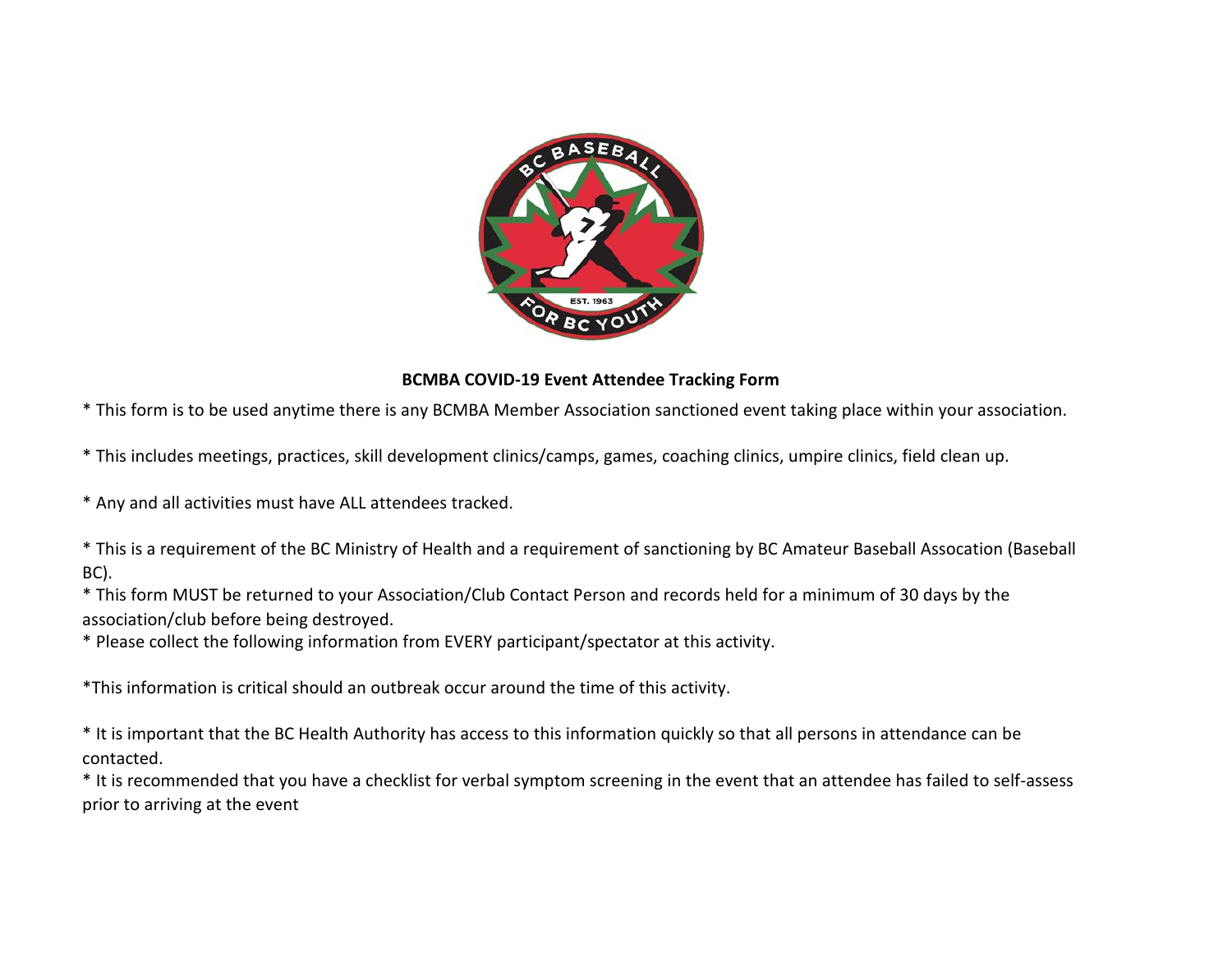| <b>BCMBA COVID-19 Event Attendee Tracking Form</b> |                       |                       |                      |        |              |              |                         |                               |
|----------------------------------------------------|-----------------------|-----------------------|----------------------|--------|--------------|--------------|-------------------------|-------------------------------|
|                                                    |                       | Last Name, First Name | <b>Email Address</b> |        |              | Phone Number | Player/Parent/Volunteer | Verbal Symptom Screening Done |
| 1                                                  |                       |                       |                      |        |              |              |                         |                               |
| $\overline{2}$                                     |                       |                       |                      |        |              |              |                         |                               |
| $\mathbf{3}$                                       |                       |                       |                      |        |              |              |                         |                               |
| 4                                                  |                       |                       |                      |        |              |              |                         |                               |
| 5                                                  |                       |                       |                      |        |              |              |                         |                               |
| 6                                                  |                       |                       |                      |        |              |              |                         |                               |
| $\overline{7}$                                     |                       |                       |                      |        |              |              |                         |                               |
| 8                                                  |                       |                       |                      |        |              |              |                         |                               |
| 9                                                  |                       |                       |                      |        |              |              |                         |                               |
| 10                                                 |                       |                       |                      |        |              |              |                         |                               |
| 11                                                 |                       |                       |                      |        |              |              |                         |                               |
| 12                                                 |                       |                       |                      |        |              |              |                         |                               |
| 13                                                 |                       |                       |                      |        |              |              |                         |                               |
| 14                                                 |                       |                       |                      |        |              |              |                         |                               |
| 15                                                 |                       |                       |                      |        |              |              |                         |                               |
| 16                                                 |                       |                       |                      |        |              |              |                         |                               |
| 17                                                 |                       |                       |                      |        |              |              |                         |                               |
| 18                                                 |                       |                       |                      |        |              |              |                         |                               |
| 19                                                 |                       |                       |                      |        |              |              |                         |                               |
| 20                                                 |                       |                       |                      |        |              |              |                         |                               |
| Manager/Coaches                                    |                       |                       |                      |        |              |              |                         |                               |
|                                                    | Last Name, First Name |                       | Address              |        | Phone Number |              | HC/Asst./Mgr.           | Verbal Symptom Screening Done |
| $\mathbf{1}$                                       |                       |                       |                      |        |              |              |                         |                               |
| $\overline{2}$                                     |                       |                       |                      |        |              |              |                         |                               |
| $\overline{\mathbf{3}}$                            |                       |                       |                      |        |              |              |                         |                               |
| $\overline{4}$                                     |                       |                       |                      |        |              |              |                         |                               |
| Event Type:<br>Division:                           |                       |                       | Date:                |        |              |              | <b>BASEB</b>            |                               |
| Association Name:                                  |                       |                       | Site Address:        |        |              |              |                         |                               |
| Attendance Tracker Full Name:                      |                       |                       |                      |        |              |              |                         |                               |
| Email:                                             |                       |                       |                      |        |              |              | OR BC YO'               |                               |
| Phone:                                             |                       |                       |                      | Email: |              |              |                         |                               |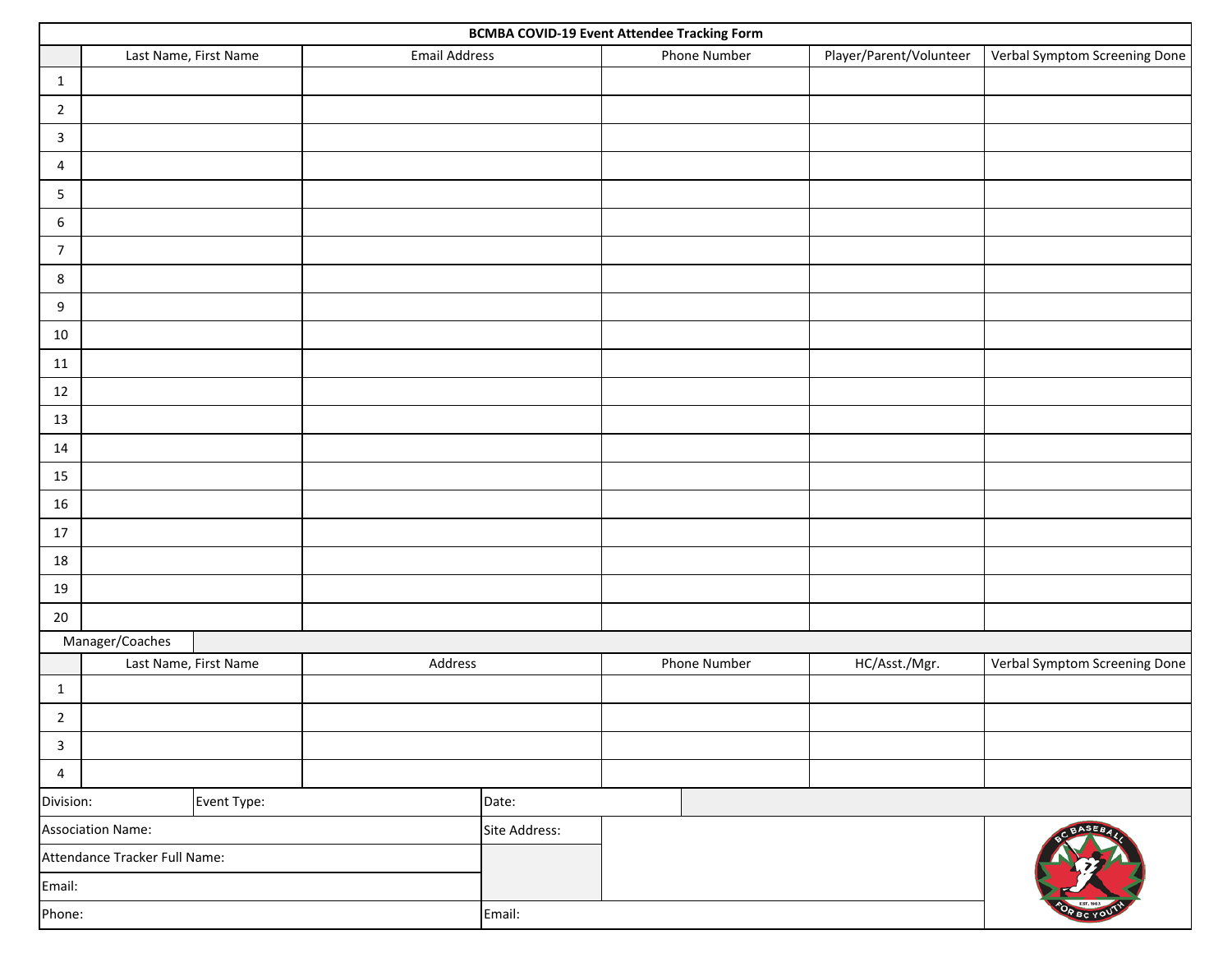|                               | <b>BCMBA COVID-19 Event Attendee Tracking Form</b> |                      |  |                          |              |                         |                               |  |
|-------------------------------|----------------------------------------------------|----------------------|--|--------------------------|--------------|-------------------------|-------------------------------|--|
|                               | Last Name, First Name                              | <b>Email Address</b> |  |                          | Phone Number | Player/Parent/Volunteer | Verbal Symptom Screening Done |  |
| 21                            |                                                    |                      |  |                          |              |                         |                               |  |
| 22                            |                                                    |                      |  |                          |              |                         |                               |  |
| $23\,$                        |                                                    |                      |  |                          |              |                         |                               |  |
| 24                            |                                                    |                      |  |                          |              |                         |                               |  |
| 25                            |                                                    |                      |  |                          |              |                         |                               |  |
| 26                            |                                                    |                      |  |                          |              |                         |                               |  |
| $27$                          |                                                    |                      |  |                          |              |                         |                               |  |
| 28                            |                                                    |                      |  |                          |              |                         |                               |  |
| 29                            |                                                    |                      |  |                          |              |                         |                               |  |
| $30\,$                        |                                                    |                      |  |                          |              |                         |                               |  |
| 31                            |                                                    |                      |  |                          |              |                         |                               |  |
| $32\,$                        |                                                    |                      |  |                          |              |                         |                               |  |
| 33                            |                                                    |                      |  |                          |              |                         |                               |  |
| 34                            |                                                    |                      |  |                          |              |                         |                               |  |
| 35                            |                                                    |                      |  |                          |              |                         |                               |  |
| $36\,$                        |                                                    |                      |  |                          |              |                         |                               |  |
| 37                            |                                                    |                      |  |                          |              |                         |                               |  |
| 38                            |                                                    |                      |  |                          |              |                         |                               |  |
| $39\,$                        |                                                    |                      |  |                          |              |                         |                               |  |
| 40                            |                                                    |                      |  |                          |              |                         |                               |  |
| 41                            |                                                    |                      |  |                          |              |                         |                               |  |
| 42                            |                                                    |                      |  |                          |              |                         |                               |  |
| 43                            |                                                    |                      |  |                          |              |                         |                               |  |
| 44                            |                                                    |                      |  |                          |              |                         |                               |  |
| 45                            |                                                    |                      |  |                          |              |                         |                               |  |
| 46                            |                                                    |                      |  |                          |              |                         |                               |  |
| 47                            |                                                    |                      |  |                          |              |                         |                               |  |
| 48                            |                                                    |                      |  |                          |              |                         |                               |  |
| Division:                     | Event:<br>Date:                                    |                      |  | <b>Association Name:</b> |              |                         |                               |  |
| Attendance Tracker Full Name: |                                                    |                      |  |                          |              |                         |                               |  |